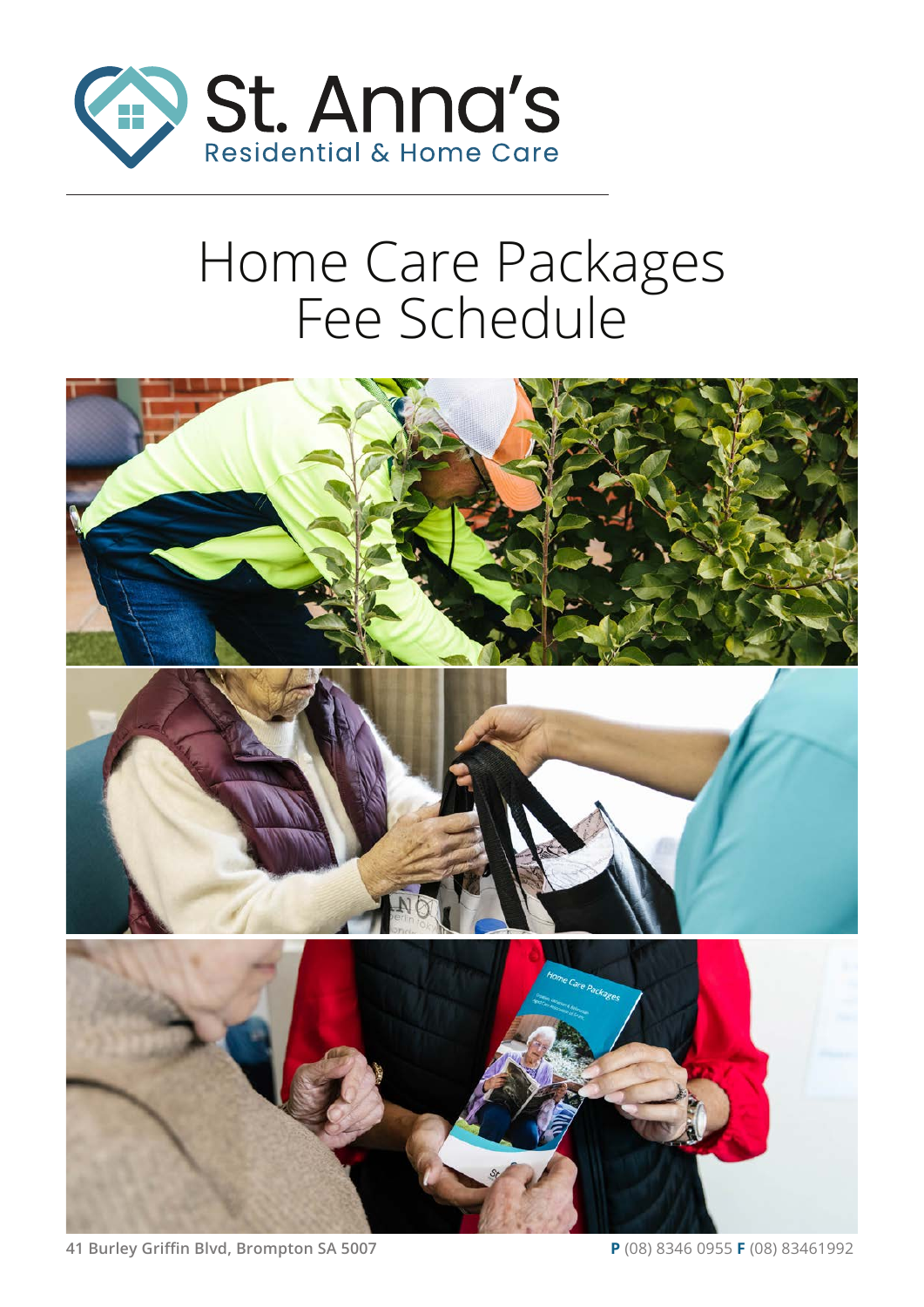

If you have any queries, Please contact your **HCP Coordinator** on: 08 8417 7878



St. Anna's are committed to providing you with a tailored service that is right for you. Our extensively trained team support our clients to live to their full potential. Our Home Care Coordinator, together with yourself, carers, families and friends work to create an individualised home care package to suit your preferences, required to maintain a healthy and active lifestyle. We are an approved provider catering to Home Care Packages from Level 1 to 4. St Anna's Home Care Packages are delivered on a Consumer Directed Care (CDC) basis. This gives you greater choice over the types of care and services you can access, how and when those services are delivered and by who. It also gives you more control over your funds and how that funding is spent.

#### **Some of the services St. Anna's can provide include;**

We understand how important it is for you to maintain your links in the community and with friends and family.

St Anna's Home Care can provide transport, social outings, arrange activities and more. We can also assist with meal preparation, cooking, grocery shopping or assist with arranging meal delivery services.

#### **Clinical and Nursing Services**

Our experienced and qualified clinical team includes Registered and Enrolled Nurses as well as a consulting Nurse Practitioner who can help you with minor and complex care needs. These include palliative care, diabetes education, continence needs, wound assessment and management, cognitive assessments, medication management and advanced care directives. St Anna's has a strong belief in health education and is committed to ensuring you are able to make informed decisions about your care, health and lifestyle.

St Anna's also have an Occupational Therapist who can assist with home assessments, exercise regimes, functional assessments, equipment and furniture recommendations.

#### **Social Support Domestic Assistance**

St Anna's can help you with maintaining your home to ensure you feel comfortable. This includes basic daily cleans to regular maintenance, we can even arrange full house spring cleans to make sure your home is spotless. St Anna's domestic assistance can provide help with laundry, ironing, vacuuming, mopping, washing dishes, watering the pot plants, defrosting the freezer and taking out the rubbish! Gardening and home maintenance can also be arranged.

#### **Allied Health & Therapy Support**

St Anna's understands that attending to regular appointments can be challenging at times. Let us help you arrange a qualified professional to visit you at home. These services can include podiatry, physiotherapy, occupational therapy, dietetics and speech pathology. If you are not sure about these services contact our clinical staff for further information.

#### **Personal Care**

Our staff can assist you with your daily hygiene routines including help with showering, shaving, hair washing, grooming and dressing. Our caring staff will ensure you feel fabulous and confident.

02

pg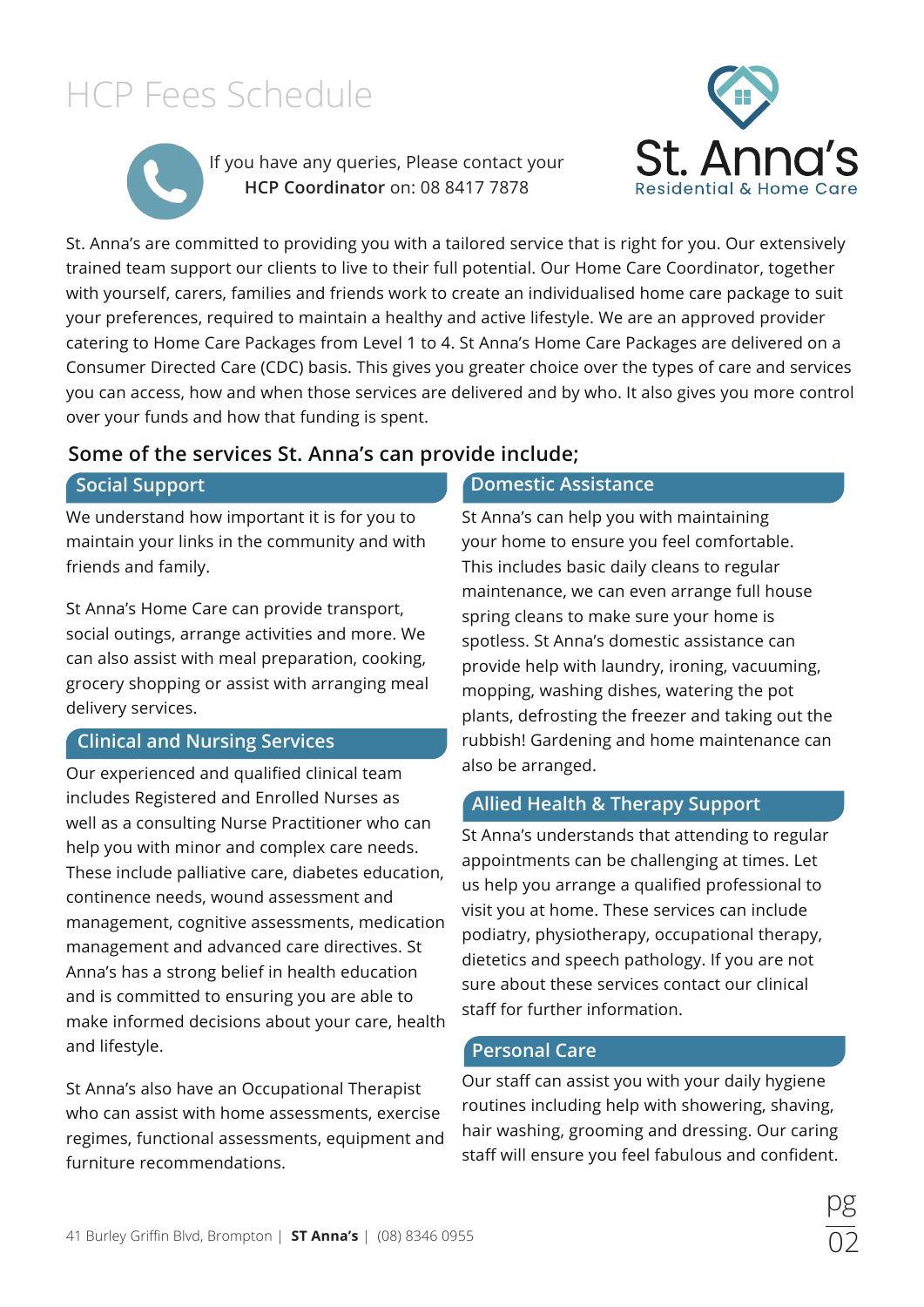

#### **St. Anna's also have an experienced Clinical team, that can provide services including;**

| <b>Personal Care Nurse Practitioner,</b><br><b>Registered &amp; Enrolled Nurses</b> | <b>Occupational Therapist</b> |
|-------------------------------------------------------------------------------------|-------------------------------|
| Clinical assessment                                                                 | <b>Functional assessment</b>  |
| Medication review and management                                                    | Treatment reviews             |
| Continence assessment                                                               | Exercise regimes              |
| Cognitive assessment                                                                | Home assessment               |
| <b>Palliative Care</b>                                                              |                               |
| Wound Management                                                                    |                               |

Your Package will be fully tailored and you will be involved in the decision making process. In order to make sure **your Package is as individual as you are**, we provide initial consults and ongoing care plan consultations **to ensure the care you receive is appropriate for you.**

|                                                | Level 1                      | Level 2                      | Level 3                     | Level 4                     |
|------------------------------------------------|------------------------------|------------------------------|-----------------------------|-----------------------------|
| <b>Initial Consultation</b>                    |                              |                              |                             |                             |
| <b>Personalised Care</b><br>Plan               |                              |                              |                             |                             |
| <b>Care Plan</b><br>Consultation and<br>review | 12 monthly or as<br>required | 12 monthly or as<br>required | 6 monthly or as<br>required | 6 monthly or as<br>required |
| <b>Monthly Service</b><br>Schedule             |                              |                              |                             |                             |

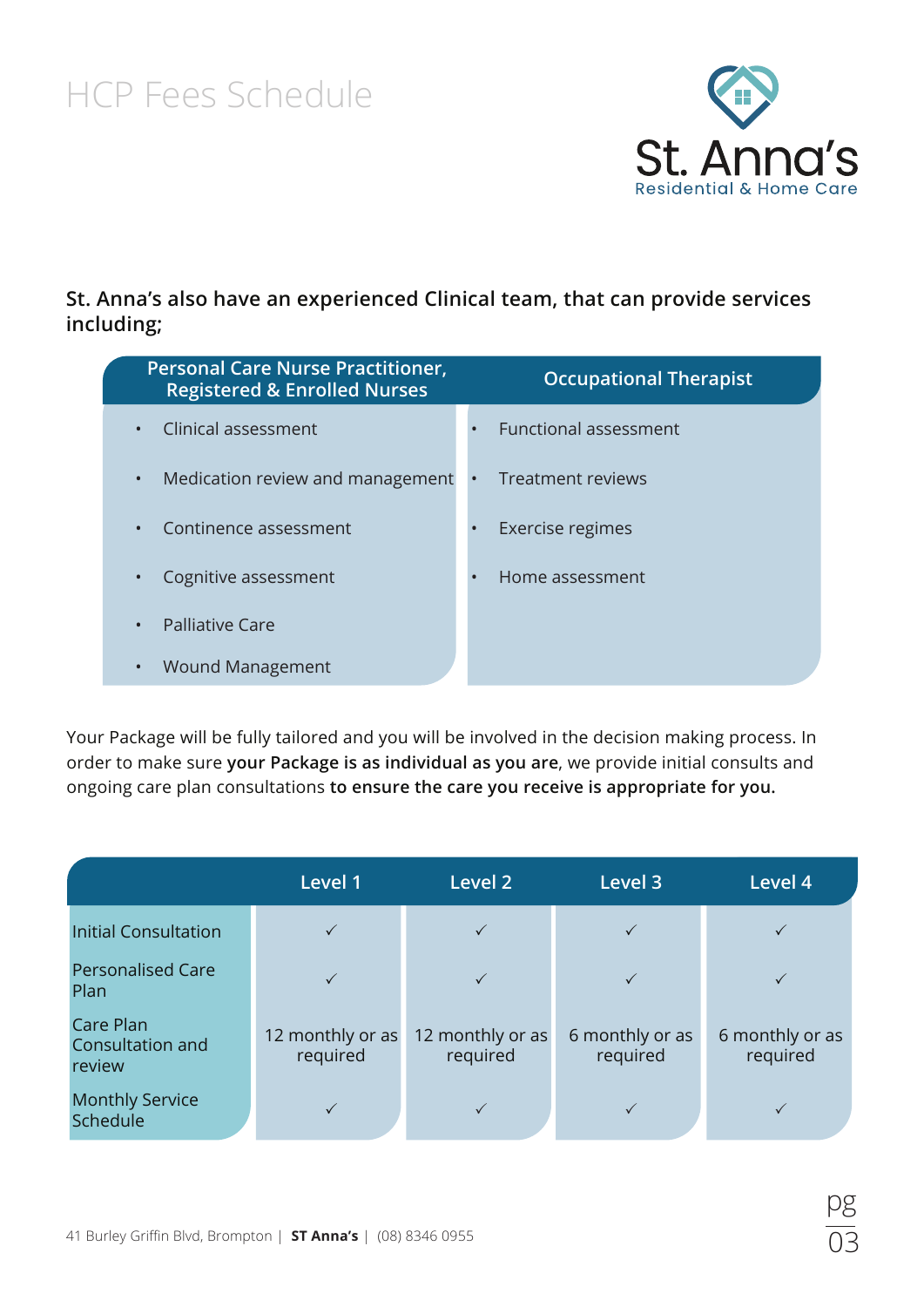

04

pg

#### **Rates & Fees**

St Anna's hourly service costs include all tasks delivered by care workers including; personal care, domestic duties, social support, shopping assistance and meal preparation.

| <b>Week Days (Monday - Friday)</b> |              | Weekend       |             |
|------------------------------------|--------------|---------------|-------------|
| <b>AM</b><br>(6am - onwards)       | $$54.15$ /hr | Saturday      | \$67.50/hr  |
| <b>PM</b><br>(12pm - onwards)      | \$59.57 /hr  | <b>Sunday</b> | \$129.97/hr |

| Clinical Care*            | Mon - Fri<br><b>AM Rate</b><br>6am onwards | Mon - Fri<br><b>PM Rate</b><br>12pm onwards | Saturday | Sunday   | <b>Public</b><br><b>Holidays</b> |
|---------------------------|--------------------------------------------|---------------------------------------------|----------|----------|----------------------------------|
| <b>Nurse Practitioner</b> | Upon<br>request                            |                                             |          |          |                                  |
| <b>Registered Nurse</b>   | \$119.18                                   | \$119.18                                    | \$120.92 | \$207.30 | \$245.30                         |

\*Please note, these rates change in July each year.

The above rates are subject to change depending on the type of assessment required and the brokerage provider. Quotes are obtained prior to commencement to ensure affordability. All fees are inclusive of 18% brokerage fee and GST.

If you have another provider in mind, or would like a Public Holiday or Weekend for any of the services listed above, please contact the HCP Coordinator.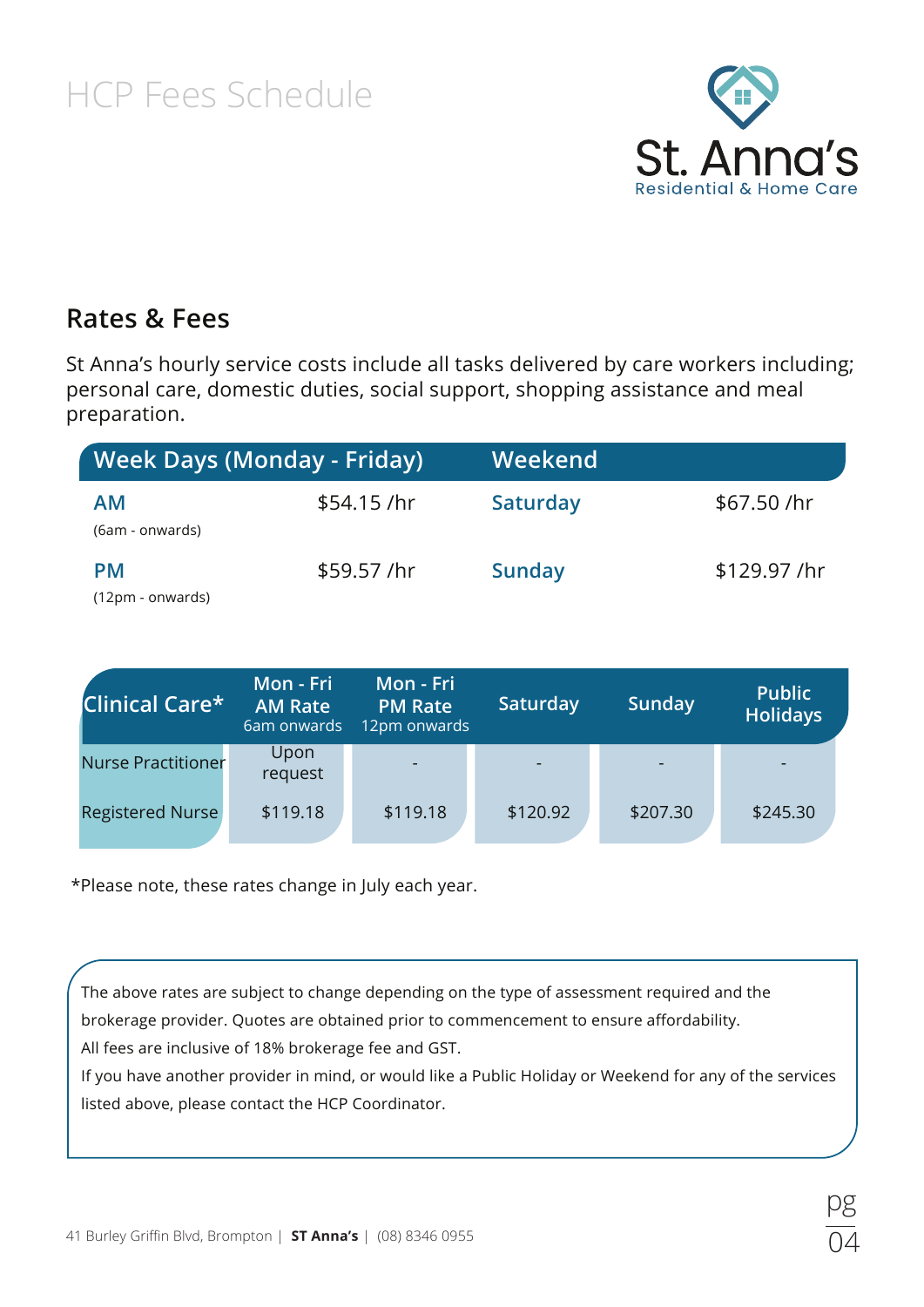

**St. Anna's can also arrange home and garden maintenance; from regular lawn mowing and garden tidy to extensive maintenance.**

| Garden Maintenance                                             | Home<br>Maintenance                                                                                                |
|----------------------------------------------------------------|--------------------------------------------------------------------------------------------------------------------|
| Lawn mowing                                                    | Fixing leaky taps                                                                                                  |
| Weeding                                                        | Testing/replacing smoke<br>alarm batteries                                                                         |
| Pruning                                                        | <b>Basic carpentry</b>                                                                                             |
| Planting                                                       | Minor home repairs                                                                                                 |
| General garden<br>maintenance: sweeping,<br>cobweb removal etc | Hanging pictures                                                                                                   |
|                                                                | Installation of door bells,<br>clotheslines, grab rails etc                                                        |
|                                                                | *Anything above light garden duties<br>maintenance may require brokering out to<br>one of our preferred suppliers. |